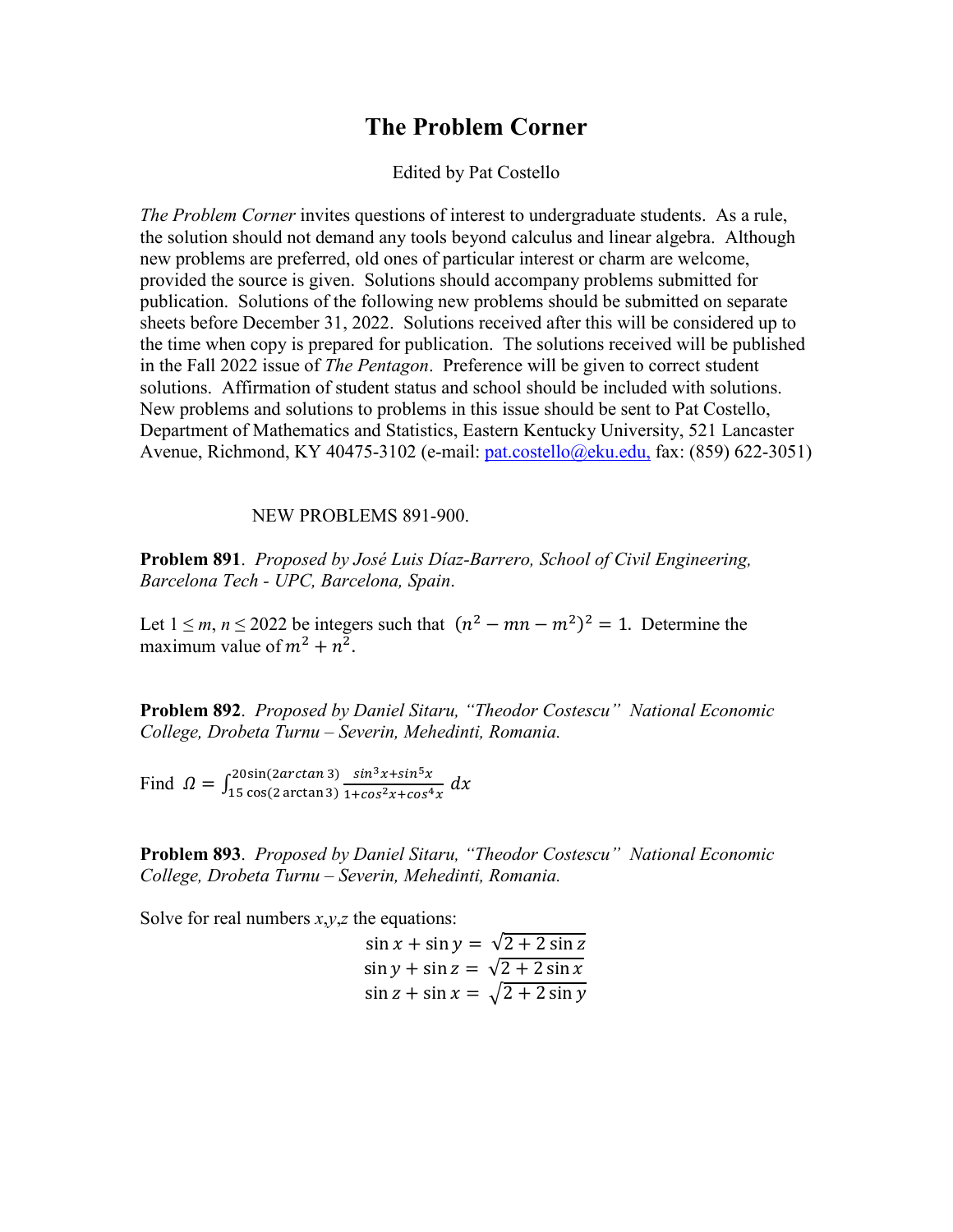**Problem 894**. *Proposed by Albert Natian, Los Angeles Valley College, Valley Glen, CA.*

- (1) Prove that for any natural number *n*, the polynomial  $f_n(x) = [A(x)]^n - [B(x)]^n - [C(x)]^n + [D(x)]^n$  is divisible by  $g(x) = 2x^2 + x - 1$  where  $\widetilde{A}(x) = 2x^3 + 10x^2 - 11x + 4$  $B(x) = x^2 - 2x + 2$  $C(x) = -x^3 + 14x^2 - 3x + 5$  $D(x) = 7x^3 + 8x^2 + 4$ (2) Prove that for any natural number *n*, the quantity
	- $\alpha_n = (-292)^n 82^n 1437^n + (-3068)^n$  is divisible by 119.
- (3) Prove that for any natural number *n*, the quantity  $\beta_n = 65^n - 82^n - 9^n + 502^n$  is divisible by 119.

**Problem 895.** *Proposed by Vasile Mircea Popa, Lucian Blaga University, Sibiu, Romania*.

Calculate the following integral:

$$
\int_{0}^{\infty} \frac{\sqrt{x} \ln x}{x^4 + x^2 + 1} \, dx
$$

**Problem 896**. *Proposed by D.M. Batinetu-Giurgiu, "Matei Basarab" National College, Bucharest, Romania, Neculai Stanciu, "George Emil Palade" School, Buzӑu, Romania.*

If 
$$
a, b, c, d, x_i y_i > 0
$$
, for all  $i=1,...,m$   $x_{m+i} = x_i$  with  $m \ge 2$  prove that\n
$$
\sum_{k=1}^{n} \left( \sum_{i=1}^{m} \frac{(ax_i + bx_{i+1})^2}{cx_{i+2} + dy_k} \right) \ge \frac{(a+b)^2 n^2 X_m^2}{cnX_m + dmY_n}
$$

Where  $X_m = \sum_{i=1}^m x_i$  and  $Y_n = \sum_{k=1}^n y_k$ 

**Problem 897.** *Proposed by Toyesh Prakash Sharma (student), Agra College, Agra, India.* 

With  $F_n$  and  $L_n$  being the Fibonacci and Lucas numbers, show that when  $n > 0$  $+\frac{F_n^F n+F_{n+1}^F n+1+L_n^F n+1}{4} \geq \left(\frac{F_{n+3}}{2}\right)^{\frac{F_{n+3}}{2}}$  $\frac{r_{n+3}}{2}$